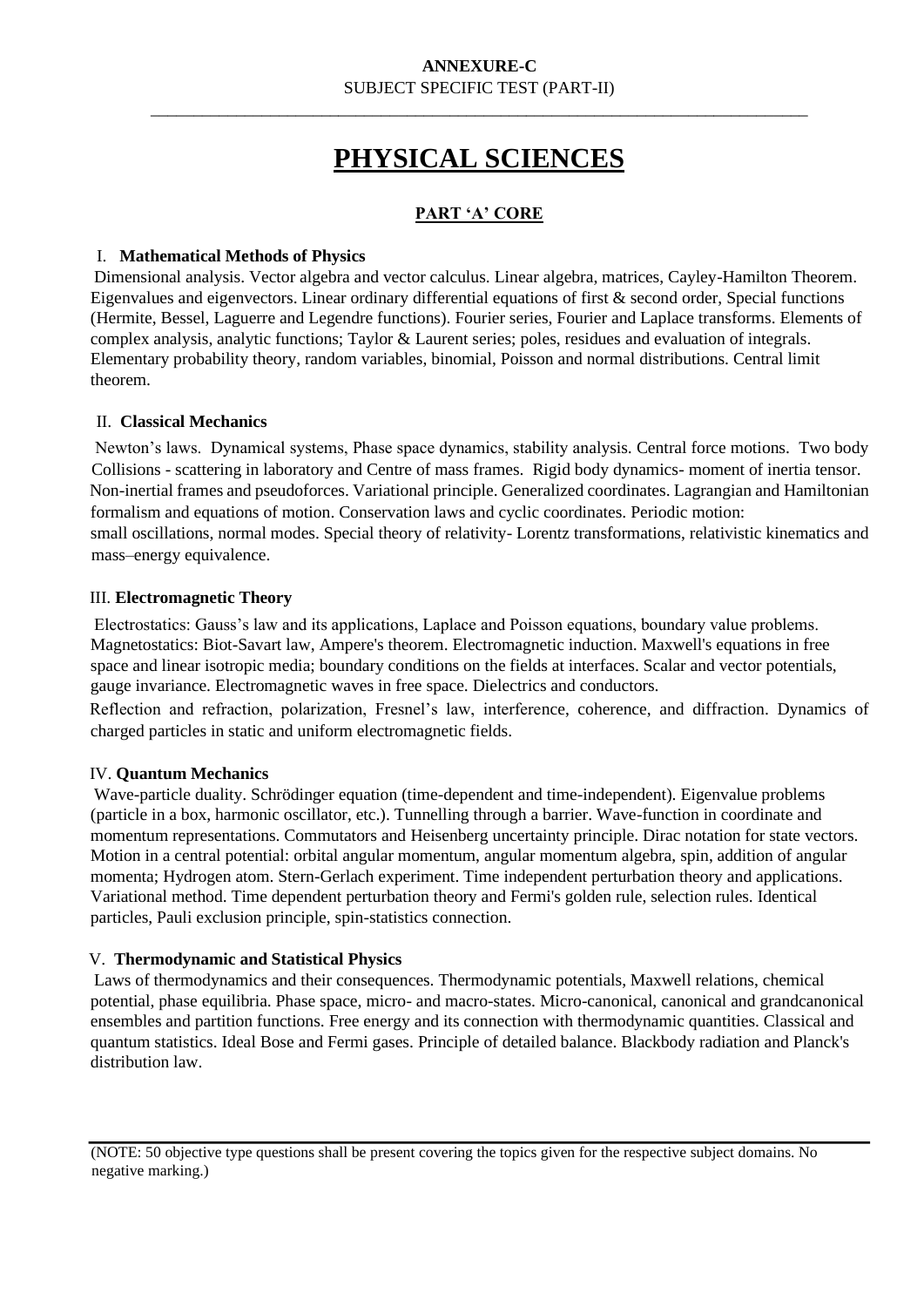\_\_\_\_\_\_\_\_\_\_\_\_\_\_\_\_\_\_\_\_\_\_\_\_\_\_\_\_\_\_\_\_\_\_\_\_\_\_\_\_\_\_\_\_\_\_\_\_\_\_\_\_\_\_\_\_\_\_\_\_\_\_\_\_\_\_\_\_\_\_\_\_\_\_\_\_\_

#### VI. **Electronics and Experimental Methods**

Semiconductor devices (diodes, junctions, transistors, field effect devices, homo- and hetero-junction devices), device structure, device characteristics, frequency dependence and applications. Opto-electronic devices (solar cells, photo-detectors, LEDs). Operational amplifiers and their applications. Digital techniques and applications (registers, counters, comparators and similar circuits). A/D and D/A converters. Microprocessor and microcontroller basics.

Data interpretation and analysis. Precision and accuracy. Error analysis, propagation of errors. Least squares fitting,

## **PART 'B' ADVANCED**

 I. **Mathematical Methods of Physics** Green's function. Partial differential equations (Laplace, wave and heat equations in two and three dimensions). Elements of computational techniques: root of functions, interpolation, extrapolation, integration by trapezoid and Simpson's rule, Solution of first order differential equation using Runge Kutta method. Finite difference methods. Tensors. Introductory group theory: SU(2), O(3).

#### II. **Classical Mechanics**

Dynamical systems, Phase space dynamics, stability analysis. Poisson brackets and canonical transformations. Symmetry, invariance and Noether's theorem. Hamilton-Jacobi theory.

#### III. **Electromagnetic Theory**

Dispersion relations in plasma. Lorentz invariance of Maxwell's equation. Transmission lines and wave guides. Radiation- from moving charges and dipoles and retarded potentials.

#### IV. **Quantum Mechanics**

Spin-orbit coupling, fine structure. WKB approximation. Elementary theory of scattering: phase shifts, partial waves, Born approximation. Relativistic quantum mechanics: Klein-Gordon and Dirac equations. Semi-classical theory of radiation.

## V. **Thermodynamic and Statistical Physics**

First- and second-order phase transitions. Diamagnetism, paramagnetism, and ferromagnetism. Ising model. Bose-Einstein condensation. Diffusion equation. Random walk and Brownian motion. Introduction to nonequilibrium processes.

#### VI. **Electronics and Experimental Methods**

Linear and nonlinear curve fitting, chi-square test. Transducers (temperature, pressure/vacuum, magnetic fields, vibration, optical, and particle detectors). Measurement and control. Signal conditioning and recovery. Impedance matching, amplification (Op-amp based, instrumentation amp, feedback), filtering and noise reduction, shielding and grounding. Fourier transforms, lock-in detector, box-car integrator, modulation techniques. High frequency devices (including generators and detectors).

#### VII. **Atomic & Molecular Physics**

Quantum states of an electron in an atom. Electron spin. Spectrum of helium and alkali atom. Relativistic corrections for energy levels of hydrogen atom, hyperfine structure and isotopic shift, width of spectrum lines, LS

(NOTE: 50 objective type questions shall be present covering the topics given for the respective subject domains. No negative marking.)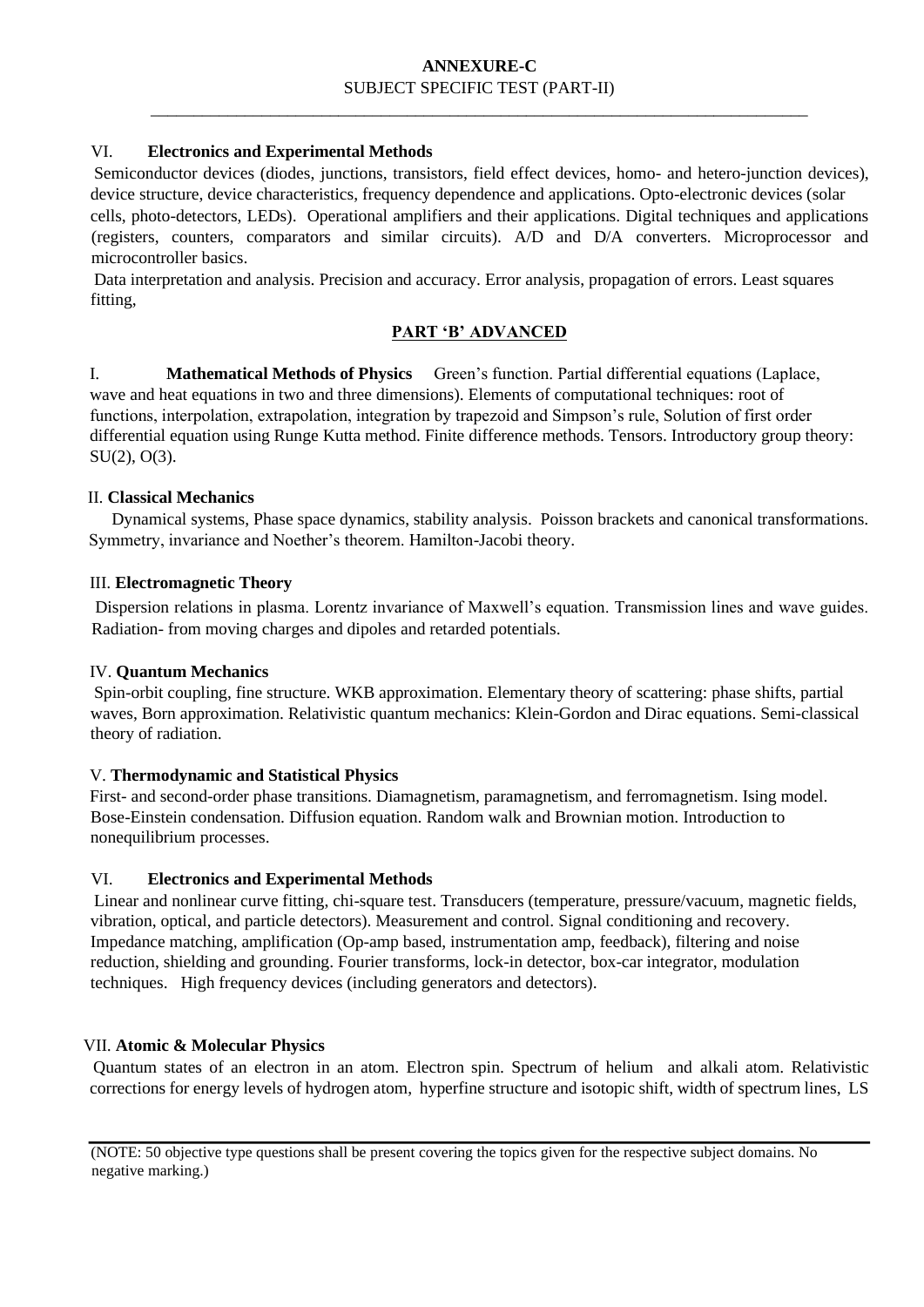\_\_\_\_\_\_\_\_\_\_\_\_\_\_\_\_\_\_\_\_\_\_\_\_\_\_\_\_\_\_\_\_\_\_\_\_\_\_\_\_\_\_\_\_\_\_\_\_\_\_\_\_\_\_\_\_\_\_\_\_\_\_\_\_\_\_\_\_\_\_\_\_\_\_\_\_\_

& JJ couplings. Zeeman, Paschen-Bach & Stark effects. Electron spin resonance. Nuclear magnetic resonance, chemical shift. Frank-Condon principle. Born-Oppenheimer approximation. Electronic, rotational, vibrational and Raman spectra of diatomic molecules, selection rules. Lasers: spontaneous and stimulated emission, Einstein A & B coefficients. Optical pumping, population inversion, rate equation. Modes of resonators and coherence length.

## VIII. **Condensed Matter Physics**

Bravais lattices. Reciprocal lattice. Diffraction and the structure factor. Bonding of solids. Elastic properties, phonons, lattice specific heat. Free electron theory and electronic specific heat. Response and relaxation phenomena. Drude model of electrical and thermal conductivity. Hall effect and thermoelectric power. Electron motion in a periodic potential, band theory of solids: metals, insulators and semiconductors. Superconductivity: type-I and type-II superconductors. Josephson junctions. Superfluidity. Defects and dislocations. Ordered phases of matter: translational and orientational order, kinds of liquid crystalline order. Quasi crystals.

## IX. **Nuclear and Particle Physics**

Basic nuclear properties: size, shape and charge distribution, spin and parity. Binding energy, semiempirical mass formula, liquid drop model. Nature of the nuclear force, form of nucleon-nucleon potential, chargeindependence and charge-symmetry of nuclear forces. Deuteron problem. Evidence of shell structure, singleparticle shell model, its validity and limitations. Rotational spectra. Elementary ideas of alpha, beta and gamma decays and their selection rules. Fission and fusion. Nuclear reactions, reaction mechanism, compound nuclei and direct reactions.

Classification of fundamental forces. Elementary particles and their quantum numbers (charge, spin, parity, isospin, strangeness, etc.). Gellmann-Nishijima formula. Quark model, baryons and mesons. C, P, and T invariance. Application of symmetry arguments to particle reactions. Parity non-conservation in weak interaction. Relativistic kinematics.

------------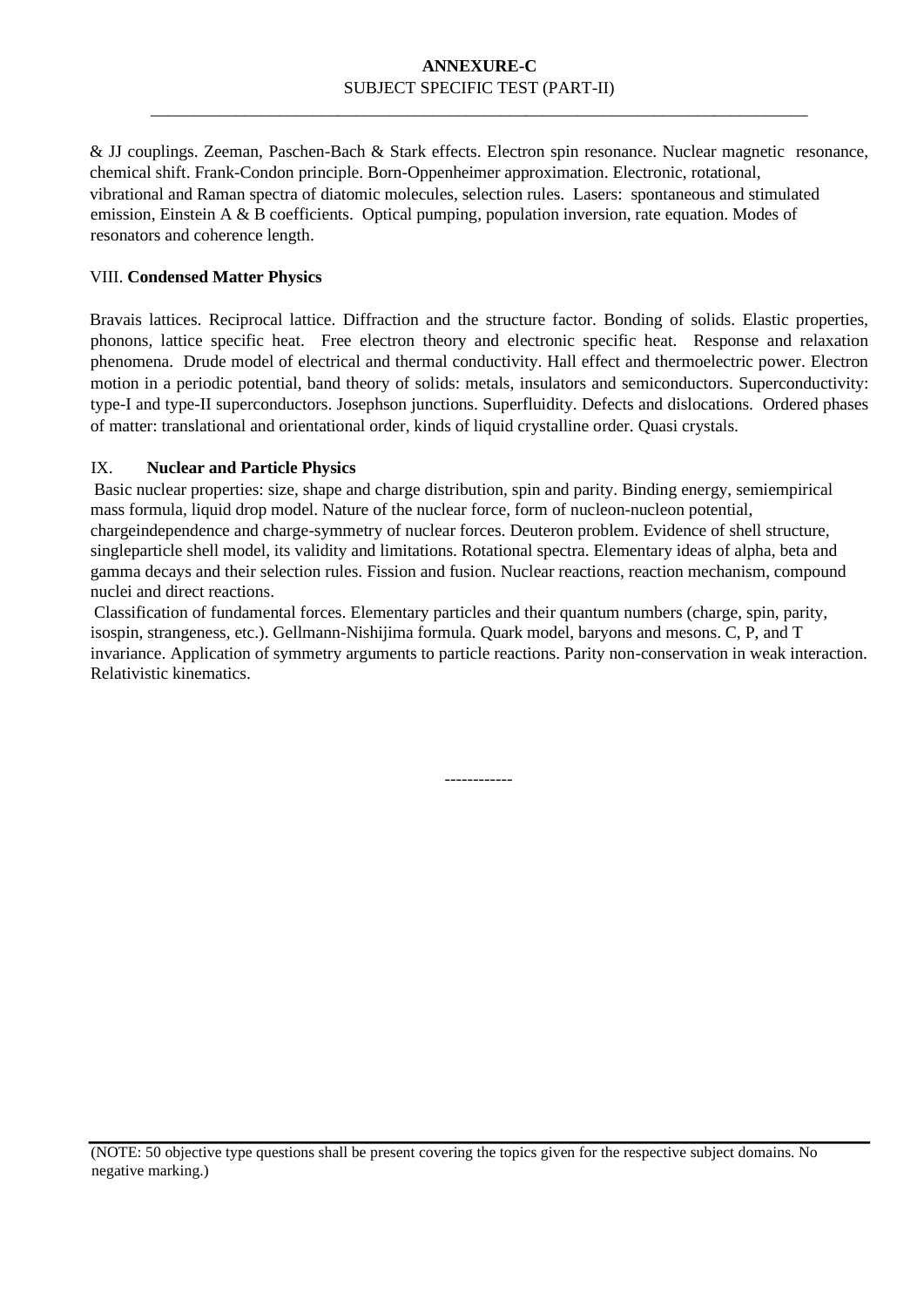\_\_\_\_\_\_\_\_\_\_\_\_\_\_\_\_\_\_\_\_\_\_\_\_\_\_\_\_\_\_\_\_\_\_\_\_\_\_\_\_\_\_\_\_\_\_\_\_\_\_\_\_\_\_\_\_\_\_\_\_\_\_\_\_\_\_\_\_\_\_\_\_\_\_\_\_\_

# **CHEMICAL SCIENCES**

## **Inorganic Chemistry**

- 1. Chemical periodicity
- 2. Structure and bonding in homo- and heteronuclear molecules, including shapes of molecules (VSEPR Theory).
- 3. Concepts of acids and bases, Hard-Soft acid base concept, Non-aqueous solvents.
- 4. Main group elements and their compounds: Allotropy, synthesis, structure and bonding, industrial importance of the compounds.
- 5. Transition elements and coordination compounds: structure, bonding theories, spectral and magnetic properties, reaction mechanisms.
- 6. Inner transition elements: spectral and magnetic properties, redox chemistry, analytical applications.
- 7. Organometallic compounds: synthesis, bonding and structure, and reactivity. Organometallics in homogeneous catalysis.
- 8. Cages and metal clusters.
- 9. Analytical chemistry- separation, spectroscopic, electro- and thermoanalytical methods.
- 10. Bioinorganic chemistry: photosystems, porphyrins, metalloenzymes, oxygen transport, electron- transfer reactions; nitrogen fixation, metal complexes in medicine.
- 11. Characterisation of inorganic compounds by IR, Raman, NMR, EPR, Mössbauer, UV-vis, NQR, MS, electron spectroscopy and microscopic techniques.
- 12. Nuclear chemistry: nuclear reactions, fission and fusion, radio-analytical techniques and activation analysis.

## **Physical Chemistry**:

- 1. Basic principles of quantum mechanics: Postulates; operator algebra; exactly- solvable systems: particleinabox, harmonic oscillator and the hydrogen atom, including shapes of atomic orbitals; orbital and spin angular momenta; tunneling.
- 2. Approximate methods of quantum mechanics: Variational principle; perturbation theory up to second order in energy; applications.
- 3. Atomic structure and spectroscopy; term symbols; many-electron systems and antisymmetry principle.
- 4. Chemical bonding in diatomics; elementary concepts of MO and VB theories; Huckel theory for conjugated πelectron systems.
- 5. Chemical applications of group theory; symmetry elements; point groups; character tables; selection rules.

<sup>(</sup>NOTE: 50 objective type questions shall be present covering the topics given for the respective subject domains. No negative marking.)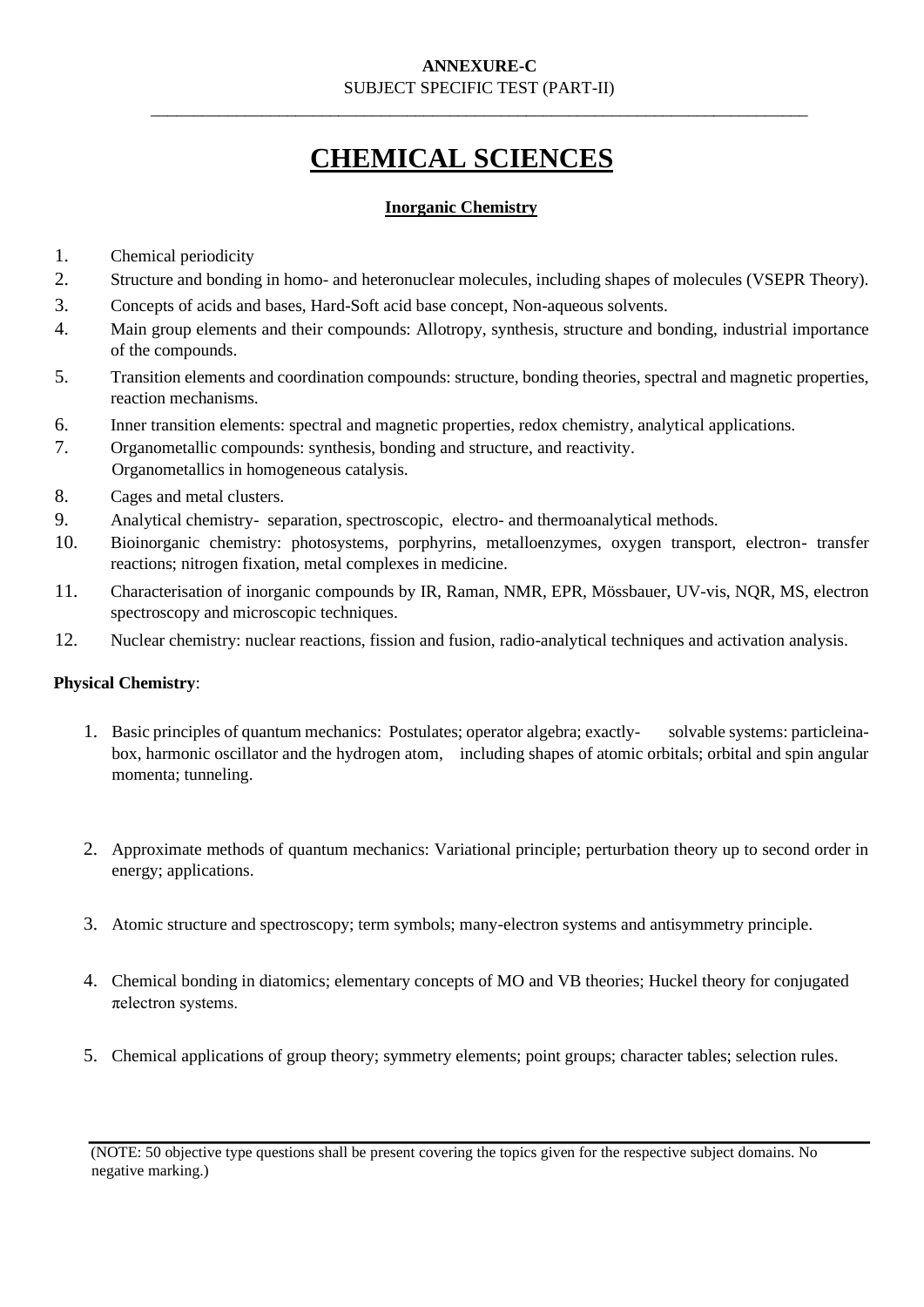\_\_\_\_\_\_\_\_\_\_\_\_\_\_\_\_\_\_\_\_\_\_\_\_\_\_\_\_\_\_\_\_\_\_\_\_\_\_\_\_\_\_\_\_\_\_\_\_\_\_\_\_\_\_\_\_\_\_\_\_\_\_\_\_\_\_\_\_\_\_\_\_\_\_\_\_\_

- 6. Molecular spectroscopy: Rotational and vibrational spectra of diatomic molecules; electronic spectra; IR and Raman activities – selection rules; basic principles of magnetic resonance.
- 7. Chemical thermodynamics: Laws, state and path functions and their applications; thermodynamic description of various types of processes; Maxwell's relations; spontaneity and equilibria; temperature and pressure dependence of thermodynamic quantities; Le Chatelier principle; elementary description of phase transitions; phase equilibria and phase rule; thermodynamics of ideal and non-ideal gases, and solutions.
- 8. Statistical thermodynamics: Boltzmann distribution; kinetic theory of gases; partition functions and their relation to thermodynamic quantities – calculations for model systems.
- 9. Electrochemistry: Nernst equation, redox systems, electrochemical cells; DebyeHuckel theory; electrolytic conductance – Kohlrausch's law and its applications; ionic equilibria; conductometric and potentiometric titrations.
- 10. Chemical kinetics: Empirical rate laws and temperature dependence; complex reactions; steady state approximation; determination of reaction mechanisms; collision and transition state theories of rate constants; unimolecular reactions; enzyme kinetics; salt effects; homogeneous catalysis; photochemical reactions.
- 11. Colloids and surfaces: Stability and properties of colloids; isotherms and surface area; heterogeneous catalysis.
- 12. Solid state: Crystal structures; Bragg's law and applications; band structure of solids.
- 13. Polymer chemistry: Molar masses; kinetics of polymerization.
- 14. Data analysis: Mean and standard deviation; absolute and relative errors; linear regression; covariance and correlation coefficient.

## **Organic Chemistry**

- 1. IUPAC nomenclature of organic molecules including regio- and stereoisomers.
- 2. Principles of stereochemistry: Configurational and conformational isomerism in acyclic and cyclic compounds; stereogenicity, stereoselectivity, enantioselectivity, diastereoselectivity and asymmetric induction.
- 3. Aromaticity: Benzenoid and non-benzenoid compounds generation and reactions.
- 4. Organic reactive intermediates: Generation, stability and reactivity of carbocations, carbanions, free radicals, carbenes, benzynes and nitrenes.

<sup>(</sup>NOTE: 50 objective type questions shall be present covering the topics given for the respective subject domains. No negative marking.)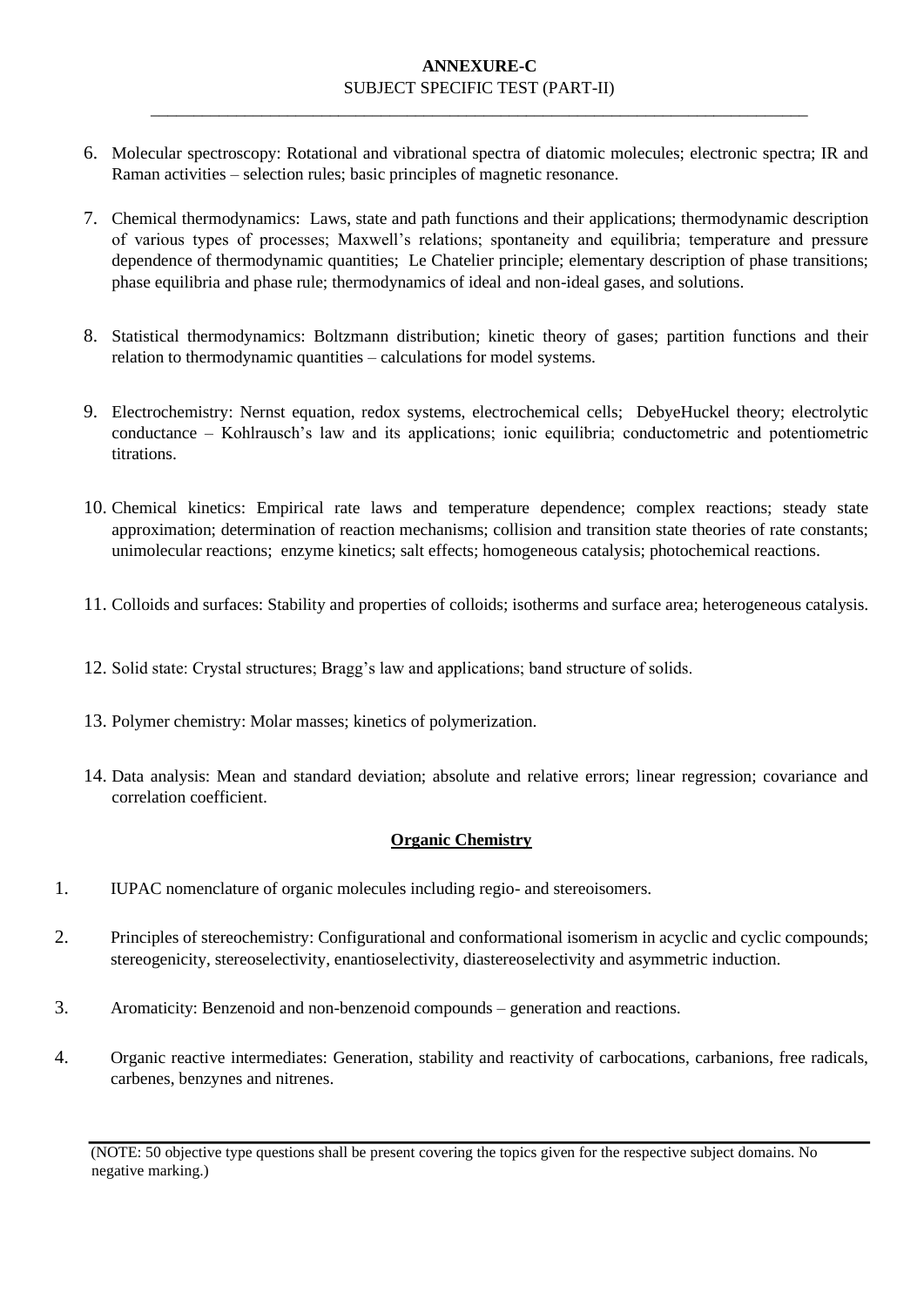\_\_\_\_\_\_\_\_\_\_\_\_\_\_\_\_\_\_\_\_\_\_\_\_\_\_\_\_\_\_\_\_\_\_\_\_\_\_\_\_\_\_\_\_\_\_\_\_\_\_\_\_\_\_\_\_\_\_\_\_\_\_\_\_\_\_\_\_\_\_\_\_\_\_\_\_\_

- 5. Organic reaction mechanisms involving addition, elimination and substitution reactions with electrophilic, nucleophilic or radical species. Determination of reaction pathways.
- 6. Common named reactions and rearrangements applications in organic synthesis.
- 7. Organic transformations and reagents: Functional group interconversion including oxidations and reductions; common catalysts and reagents (organic, inorganic, organometallic and enzymatic). Chemo, regio and stereoselective transformations.
- 8. Concepts in organic synthesis: Retrosynthesis, disconnection, synthons, linear and convergent synthesis, umpolung of reactivity and protecting groups.
- 9. Asymmetric synthesis: Chiral auxiliaries, methods of asymmetric induction substrate, reagent and catalyst controlled reactions; determination of enantiomeric and diastereomeric excess; enantio-discrimination. Resolution – optical and kinetic.
- 10. Pericyclic reactions electrocyclisation, cycloaddition, sigmatropic rearrangements and other related concerted reactions. Principles and applications of photochemical reactions in organic chemistry.
- 11. Synthesis and reactivity of common heterocyclic compounds containing one or two heteroatoms (O, N, S).
- 12. Chemistry of natural products: Carbohydrates, proteins and peptides, fatty acids, nucleic acids, terpenes, steroids and alkaloids. Biogenesis of terpenoids and alkaloids.
- 13. Structure determination of organic compounds by IR, UV-Vis, <sup>1</sup>H & <sup>13</sup>C NMR and Mass spectroscopic techniques.

#### **Interdisciplinary topics**

- 1. Chemistry in nanoscience and technology.
- 2. Catalysis and green chemistry.
- 3. Medicinal chemistry.
- 4. Supramolecular chemistry.
- 5. Environmental chemistry.

-----------------------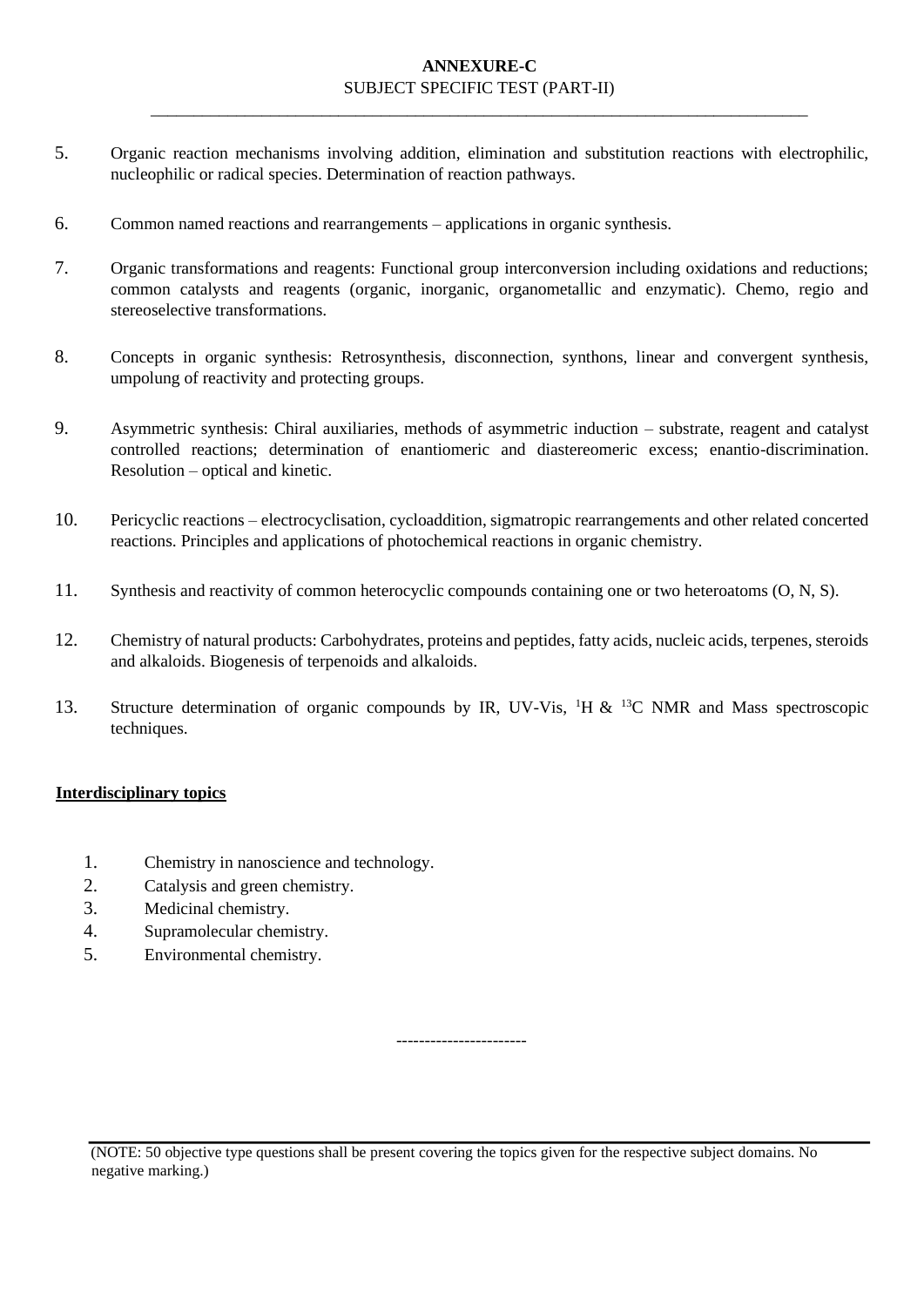\_\_\_\_\_\_\_\_\_\_\_\_\_\_\_\_\_\_\_\_\_\_\_\_\_\_\_\_\_\_\_\_\_\_\_\_\_\_\_\_\_\_\_\_\_\_\_\_\_\_\_\_\_\_\_\_\_\_\_\_\_\_\_\_\_\_\_\_\_\_\_\_\_\_\_\_\_

# **MATHEMATICAL SCIENCES**

# **UNIT – 1**

**Analysis:** Elementary set theory, finite, countable and uncountable sets, Real number system as a complete ordered field, Archimedean property, supremum, infimum.

Sequences and series, convergence, limsup, liminf.

Bolzano Weierstrass theorem, Heine Borel theorem.

Continuity, uniform continuity, differentiability, mean value theorem.

Sequences and series of functions, uniform convergence.

Riemann sums and Riemann integral, Improper Integrals.

Monotonic functions, types of discontinuity, functions of bounded variation, Lebesgue measure, Lebesgue integral.

Functions of several variables, directional derivative, partial derivative, derivative as a linear transformation, inverse and implicit function theorems.

Metric spaces, compactness, connectedness. Normed linear Spaces. Spaces of continuous functions as examples. **Linear Algebra:** Vector spaces, subspaces, linear dependence, basis, dimension, algebra of linear transformations. Algebra of matrices, rank and determinant of matrices, linear equations.

Eigenvalues and eigenvectors, Cayley-Hamilton theorem.

Matrix representation of linear transformations. Change of basis, canonical forms, diagonal forms, triangular forms, Jordan forms.

Inner product spaces, orthonormal basis.

Quadratic forms, reduction and classification of quadratic forms

## **UNIT – 2**

**Complex Analysis:** Algebra of complex numbers, the complex plane, polynomials, power series, transcendental functions such as exponential, trigonometric and hyperbolic functions. Analytic functions, Cauchy-Riemann equations.

Contour integral, Cauchy's theorem, Cauchy's integral formula, Liouville's theorem, Maximum modulus principle, Schwarz lemma, Open mapping theorem.

Taylor series, Laurent series, calculus of residues. Conformal mappings, Mobius transformations.

**Algebra:** Permutations, combinations, pigeon-hole principle, inclusion-exclusion principle, derangements.

(NOTE: 50 objective type questions shall be present covering the topics given for the respective subject domains. No negative marking.)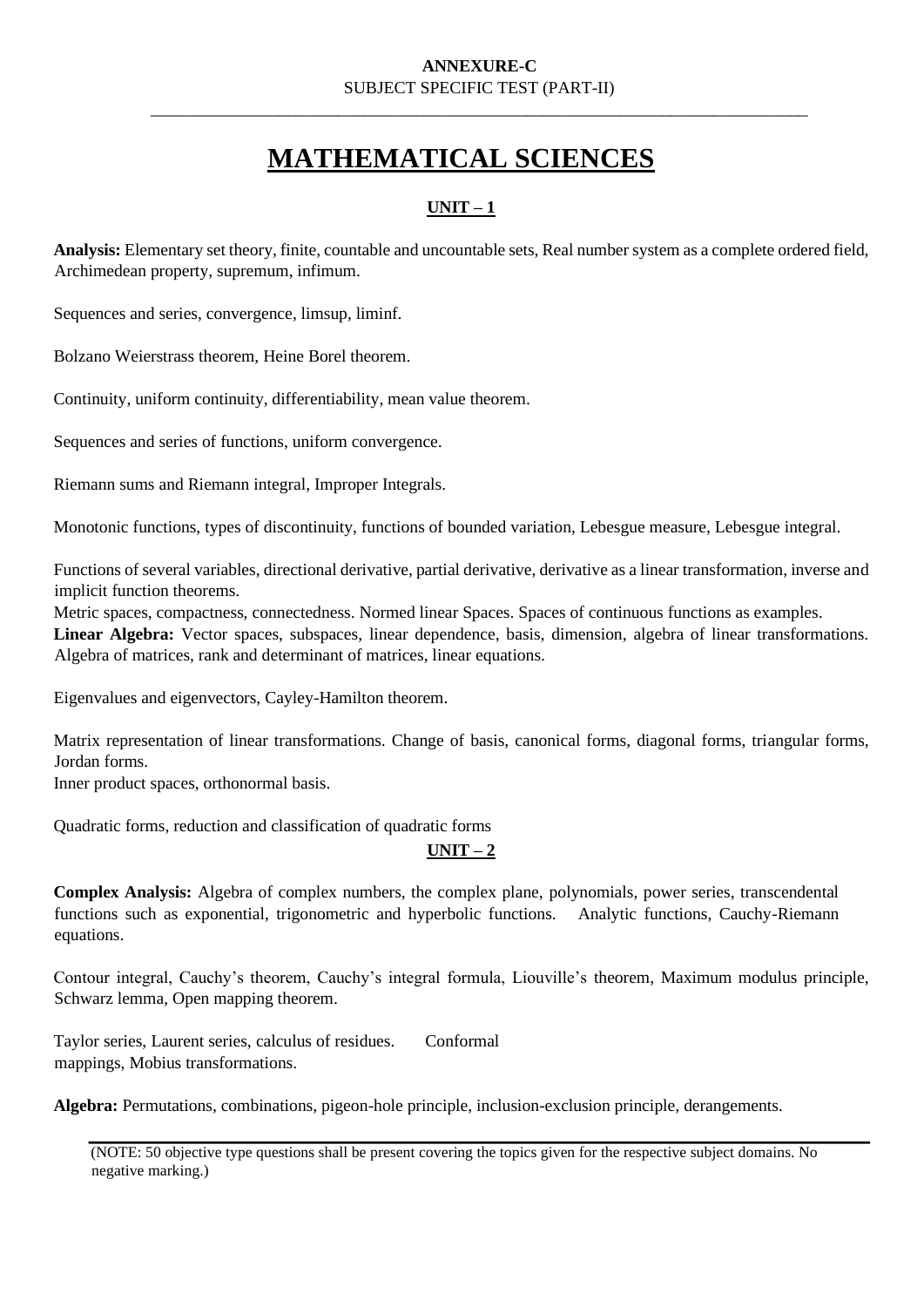\_\_\_\_\_\_\_\_\_\_\_\_\_\_\_\_\_\_\_\_\_\_\_\_\_\_\_\_\_\_\_\_\_\_\_\_\_\_\_\_\_\_\_\_\_\_\_\_\_\_\_\_\_\_\_\_\_\_\_\_\_\_\_\_\_\_\_\_\_\_\_\_\_\_\_\_\_

Fundamental theorem of arithmetic, divisibility in Z, congruences, Chinese Remainder Theorem, Euler's Ø- function, primitive roots.

Groups, subgroups, normal subgroups, quotient groups, homomorphisms, cyclic groups, permutation groups, Cayley's theorem, class equations, Sylow theorems.

Rings, ideals, prime and maximal ideals, quotient rings, unique factorization domain, principal ideal domain, Euclidean domain.

Polynomial rings and irreducibility criteria.

Fields, finite fields, field extensions, Galois Theory.

**Topology**: basis, dense sets, subspace and product topology, separation axioms, connectedness and compactness.

## **UNIT – 3**

#### **Ordinary Differential Equations (ODEs):**

 Existence and uniqueness of solutions of initial value problems for first order ordinary differential equations, singular solutions of first order ODEs, system of first order ODEs.

General theory of homogenous and non-homogeneous linear ODEs, variation of parameters,

Sturm-Liouville boundary value problem, Green's function.

## **Partial Differential Equations (PDEs):**

Lagrange and Charpit methods for solving first order PDEs, Cauchy problem for first order PDEs.

Classification of second order PDEs, General solution of higher order PDEs with constant coefficients, Method of separation of variables for Laplace, Heat and Wave equations.

#### **Numerical Analysis :**

 Numerical solutions of algebraic equations, Method of iteration and Newton-Raphson method, Rate of convergence, Solution of systems of linear algebraic equations using Gauss elimination and Gauss-Seidel methods, Finite differences, Lagrange, Hermite and spline interpolation, Numerical differentiation and integration, Numerical solutions of ODEs using Picard, Euler, modified Euler and Runge-Kutta methods.

#### **Calculus of Variations:**

 Variation of a functional, Euler-Lagrange equation, Necessary and sufficient conditions for extrema. Variational methods for boundary value problems in ordinary and partial differential equations.

#### **Linear Integral Equations:**

 Linear integral equation of the first and second kind of Fredholm and Volterra type, Solutions with separable kernels. Characteristic numbers and eigenfunctions, resolvent kernel.

#### **Classical Mechanics:**

 Generalized coordinates, Lagrange's equations, Hamilton's canonical equations, Hamilton's principle and principle of least action, Two-dimensional motion of rigid bodies, Euler's dynamical equations for the motion of a rigid body about an axis, theory of small oscillations.